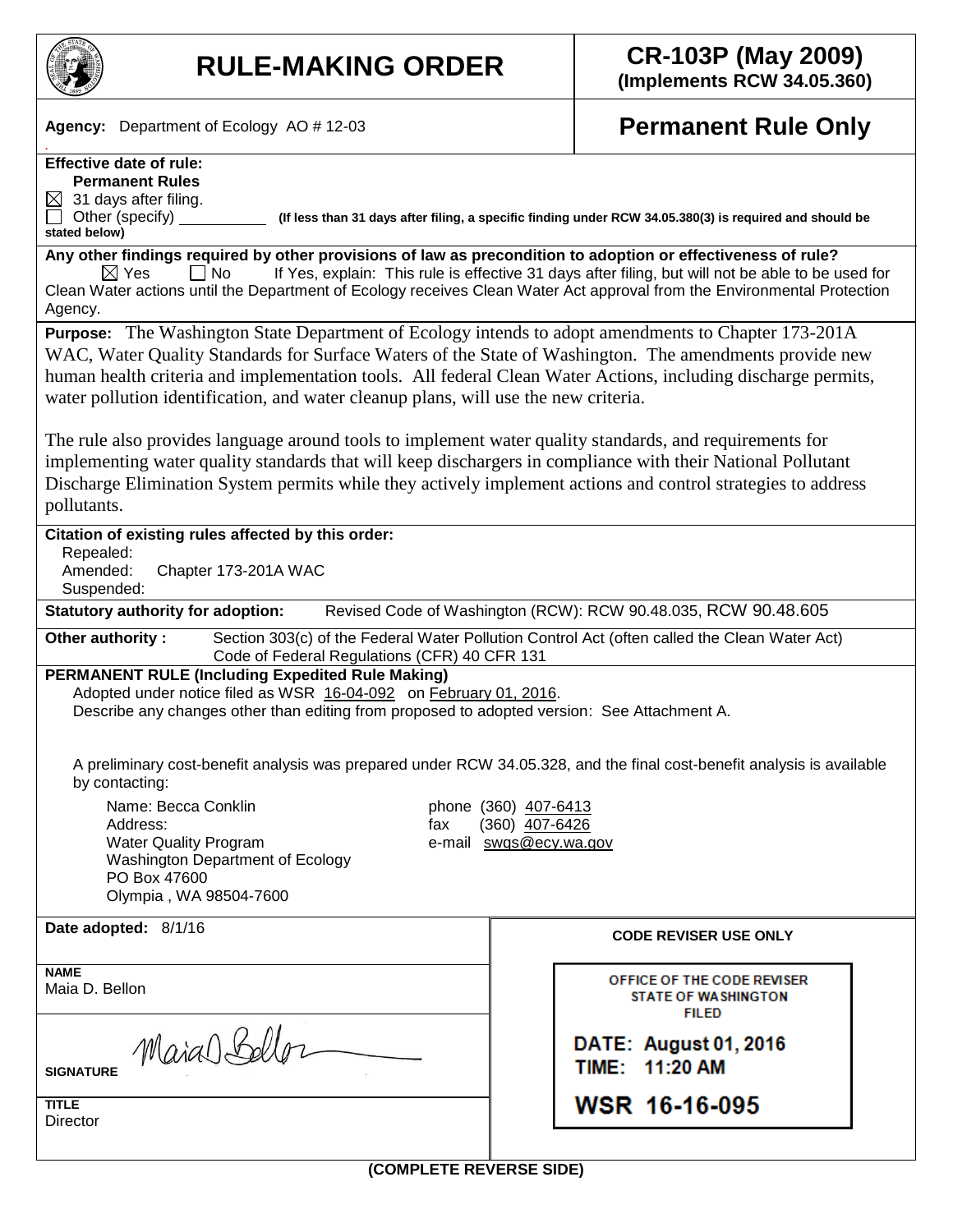| If any category is left blank, it will be calculated as zero.<br><b>Note:</b><br>No descriptive text.                                  |            |  |                                         |                                                         |
|----------------------------------------------------------------------------------------------------------------------------------------|------------|--|-----------------------------------------|---------------------------------------------------------|
| Count by whole WAC sections only, from the WAC number through the history note.<br>A section may be counted in more than one category. |            |  |                                         |                                                         |
| The number of sections adopted in order to comply with:                                                                                |            |  |                                         |                                                         |
| <b>Federal statute:</b>                                                                                                                | New        |  | 1 Amended 4                             | Repealed _____                                          |
| Federal rules or standards:                                                                                                            | <b>New</b> |  |                                         | Laborator Amended Laborator Repealed Laborator Repealed |
| <b>Recently enacted state statutes:</b>                                                                                                | New        |  | <b>Example 2</b> Amended <u>Example</u> | Repealed _____                                          |
| The number of sections adopted at the request of a nongovernmental entity:<br>New<br>Repealed _____                                    |            |  |                                         |                                                         |
|                                                                                                                                        |            |  |                                         |                                                         |
| The number of sections adopted in the agency's own initiative:                                                                         |            |  |                                         |                                                         |
|                                                                                                                                        | New        |  | <b>Example 1 Amended</b>                | Repealed ______                                         |
| The number of sections adopted in order to clarify, streamline, or reform agency procedures:                                           |            |  |                                         |                                                         |
|                                                                                                                                        | New        |  | Amended                                 | Repealed                                                |
| The number of sections adopted using:                                                                                                  |            |  |                                         |                                                         |
| <b>Negotiated rule making:</b>                                                                                                         | New        |  | Amended                                 | Repealed                                                |
| Pilot rule making:                                                                                                                     | <b>New</b> |  | Amended                                 | Repealed                                                |
| Other alternative rule making:                                                                                                         | New        |  | Amended                                 | Repealed                                                |
|                                                                                                                                        |            |  |                                         |                                                         |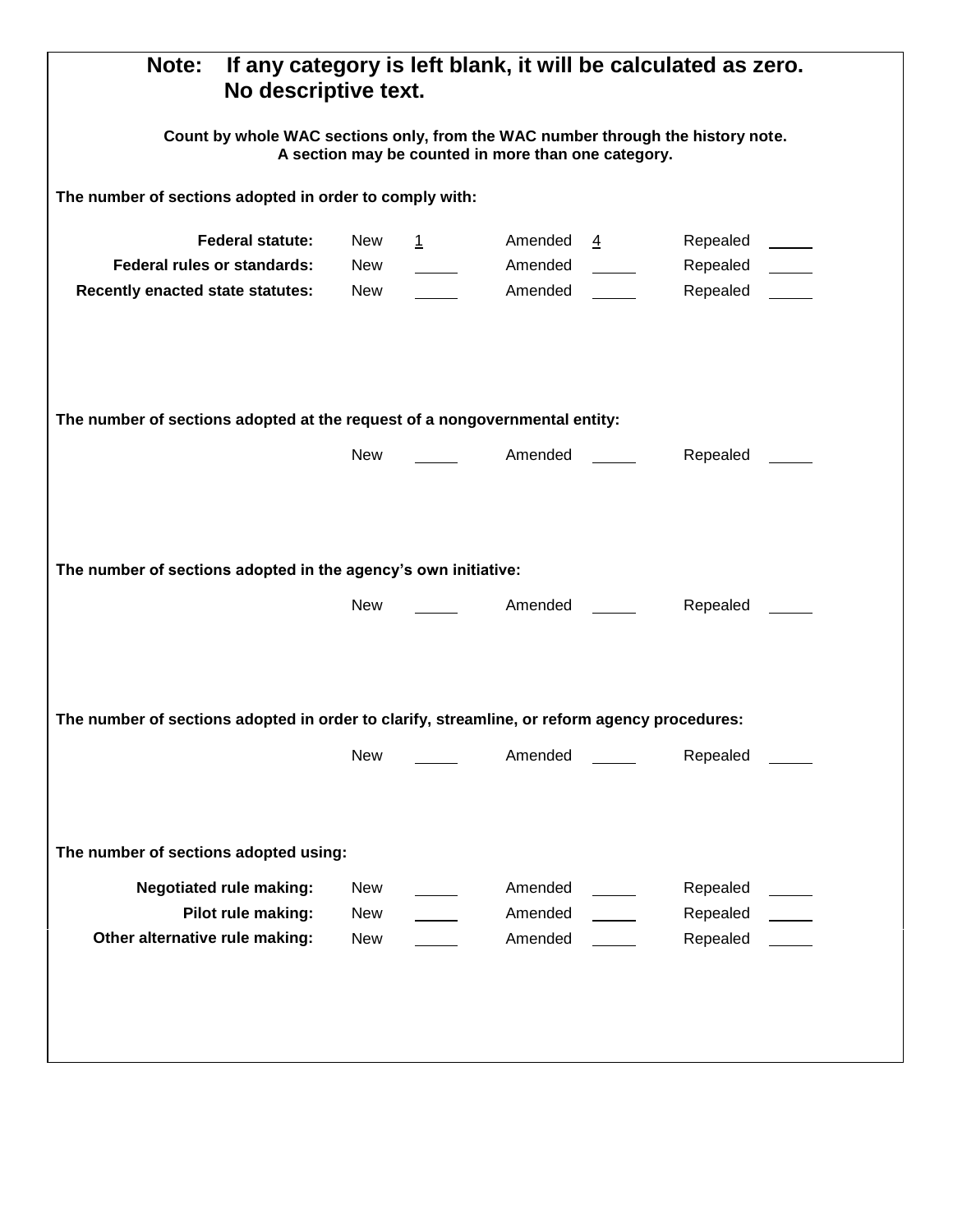# Attachment A

## Describe any changes other than editing from proposed to adopted version:

RCW 34.05.325(6)(a)(ii) requires Ecology to describe the differences between the text of the proposed rule as published in the *Washington State Register* and the text of the rule as adopted, other than editing changes, stating the reasons for the differences.

The rule adopted on August 1, 2016 differs from the rule proposed on February 1, 2016. Ecology made these changes:

- In response to comments we received during the formal comment period.
- To ensure clarity and consistency.
- To meet the intent of the authorizing statute.
- To consider new information.

The following content describes the changes between the proposed and adopted rule language, and Ecology's reasons for making them. New language is underlined, and deleted language is in strikethrough.

Example: New language

Example: Deleted language

## **Change to WAC-173-201A-020**

Ecology clarified the definition of "intake credit" to be consistent with language in section WAC 173-201A-460(a).

### **Proposed rule language**

*"Intake credit" is a procedure for establishing effluent limits that take into account the amount of a pollutant that is present in waters of the state, at the time water is removed from the body of water by the discharger or other facility supplying the discharger with intake water."*

### **Final rule language**

*"Intake credit" is a procedure for establishing effluent limits that takes into account the amount of a pollutant that is present in waters of the state, at the time water is removed from the same body of water by the discharger or other facility supplying the discharger with intake water."*

## **Change to WAC-173-201A-240(5)**

Based on public comment, Ecology moved language regarding criteria revision from the section that addresses only aquatic life protection  $(5)(a)$  to the more inclusive provision (5) that will include both aquatic life and human health.

### **Proposed rule language**

*(5) The following criteria, found in Table 240, shall be applied to all surface waters of the state of Washington. Values are µg/L for all substances except ammonia and chloride, which are mg/L, and asbestos which is million fibers/L.*

*(a) Aquatic life protection. The department may revise the following criteria in Table 240 for aquatic life on a statewide or water body-specific basis as needed to protect aquatic life occurring in waters of the state and to increase the technical accuracy of the criteria being applied. The department shall*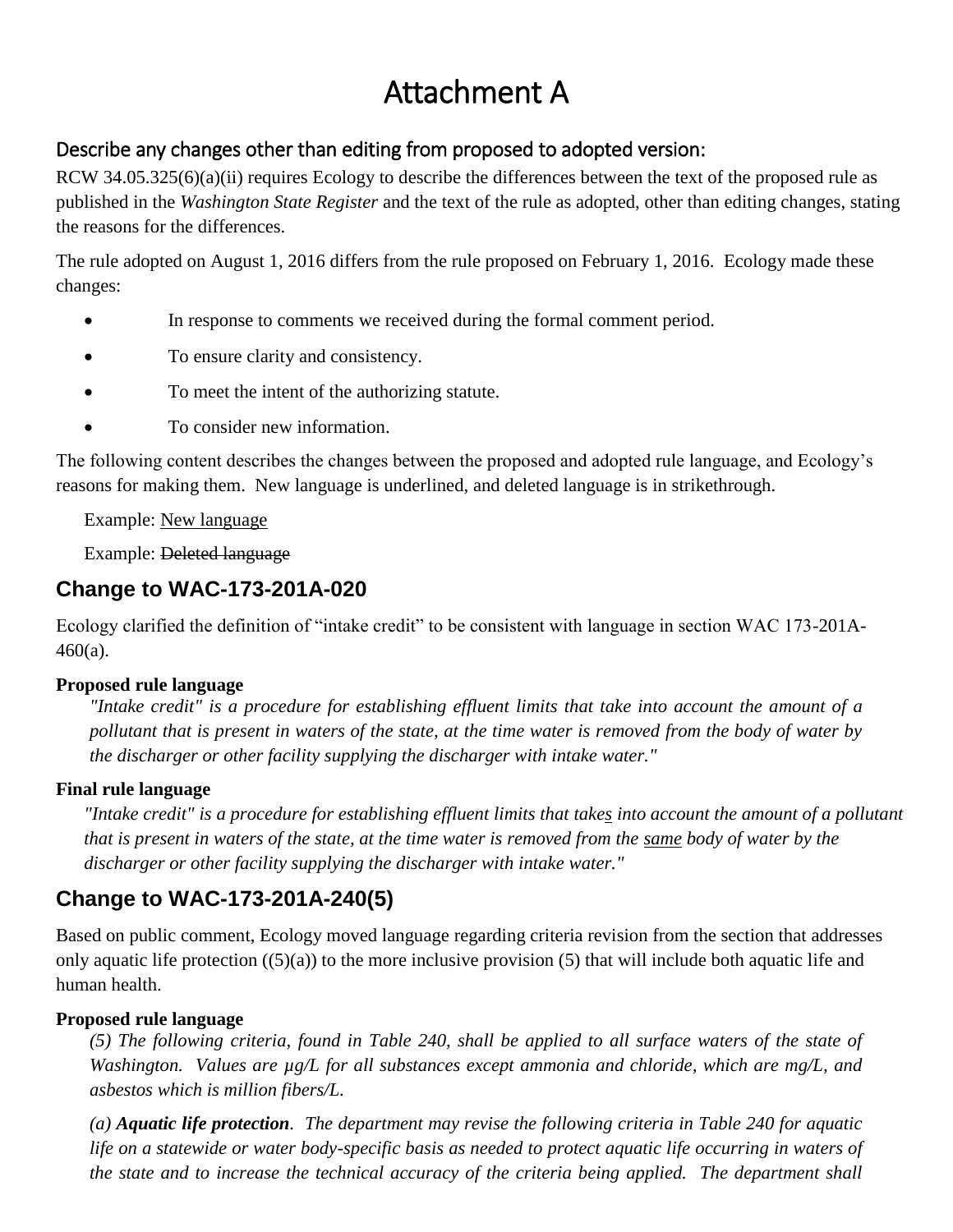*formally adopt any appropriate revised criteria as part of this chapter in accordance with the provisions established in chapter 34.05 RCW, the Administrative Procedure Act. The department shall ensure there are early opportunities for public review and comment on proposals to develop revised criteria.*

#### **Final rule language**

*(5) The following criteria, found in Table 240, shall be applied to all surface waters of the state of Washington. Values are μg/L for all substances except ammonia and chloride which are mg/L, and asbestos which is million fibers/L. The department shall formally adopt any appropriate revised criteria as part of this chapter in accordance with the provisions established in chapter 34.05 RCW, the Administrative Procedure Act. The department shall ensure there are early opportunities for public review and comment on proposals to develop revised criteria.*

*(a) Aquatic life protection. The department may revise the criteria in Table 240 for aquatic life on a statewide or water body-specific basis as needed to protect aquatic life occurring in waters of the state and to increase the technical accuracy of the criteria being applied. The department shall formally adopt any appropriate revised criteria as part of this chapter in accordance with the provisions established in chapter 34.05 RCW, the Administrative Procedure Act.*

## **Change to WAC 173-201A-240: Cadmium footnote indicators**

Based on public comments, Ecology corrected footnote indicators for cadmium. The proposed rule language included an incorrect aquatic life criteria footnote indicator due to a transcription error.

#### **Proposed rule language**

|                 |         |            | <b>Aquatic Life Criteria – Freshwater</b> |  |
|-----------------|---------|------------|-------------------------------------------|--|
| <b>Chemical</b> | CAS#    | Acute      | Chronic                                   |  |
| Cadmium         | 7440439 | (I, c, dd) | (I, c, dd)                                |  |

#### **Final rule language**

|          |         | <b>Aquatic Life Criteria – Freshwater</b> |            |  |
|----------|---------|-------------------------------------------|------------|--|
| Chemical | CAS#    | Acute                                     | Chronic    |  |
| Cadmium  | 7440439 | (i, c, dd)                                | (i, c, dd) |  |

## **Change to WAC 173-201A-240: Bis(2-Chloroisopropyl) Ether**

After the rule proposal comment period closed, EPA notified Ecology that information from EPA on which Ecology had originally based the proposed criteria for Bis(2-Chloroisopropyl) Ether was in error. Ecology corrected the error, which includes changing the CAS # and removing the criteria from Table 240. Please see Key Decision Document (Publication no. 16-10-025) for documentation to support this change.

#### **Proposed rule language**

|                                                |       | Human Heath Criteria for Consumption of |         |  |
|------------------------------------------------|-------|-----------------------------------------|---------|--|
| Chemical                                       | CAS#  | <b>Water &amp; Organisms</b>            | Chronic |  |
| $\text{Bis}(2-\text{Chloroisopropy})$<br>Ether | 08601 | .100                                    | 7,400   |  |

#### **Final rule language**

|                                                         |          |                              | <b>Human Heath Criteria for Consumption of</b> |  |
|---------------------------------------------------------|----------|------------------------------|------------------------------------------------|--|
| Chemical                                                | CAS#     | <b>Water &amp; Organisms</b> | <b>Organisms Only</b>                          |  |
| $\text{Bis}(2-\text{Chloroisop} \text{ropyl})$<br>Ether | 39638329 | $\overline{\phantom{0}}$     | $\overline{\phantom{0}}$                       |  |